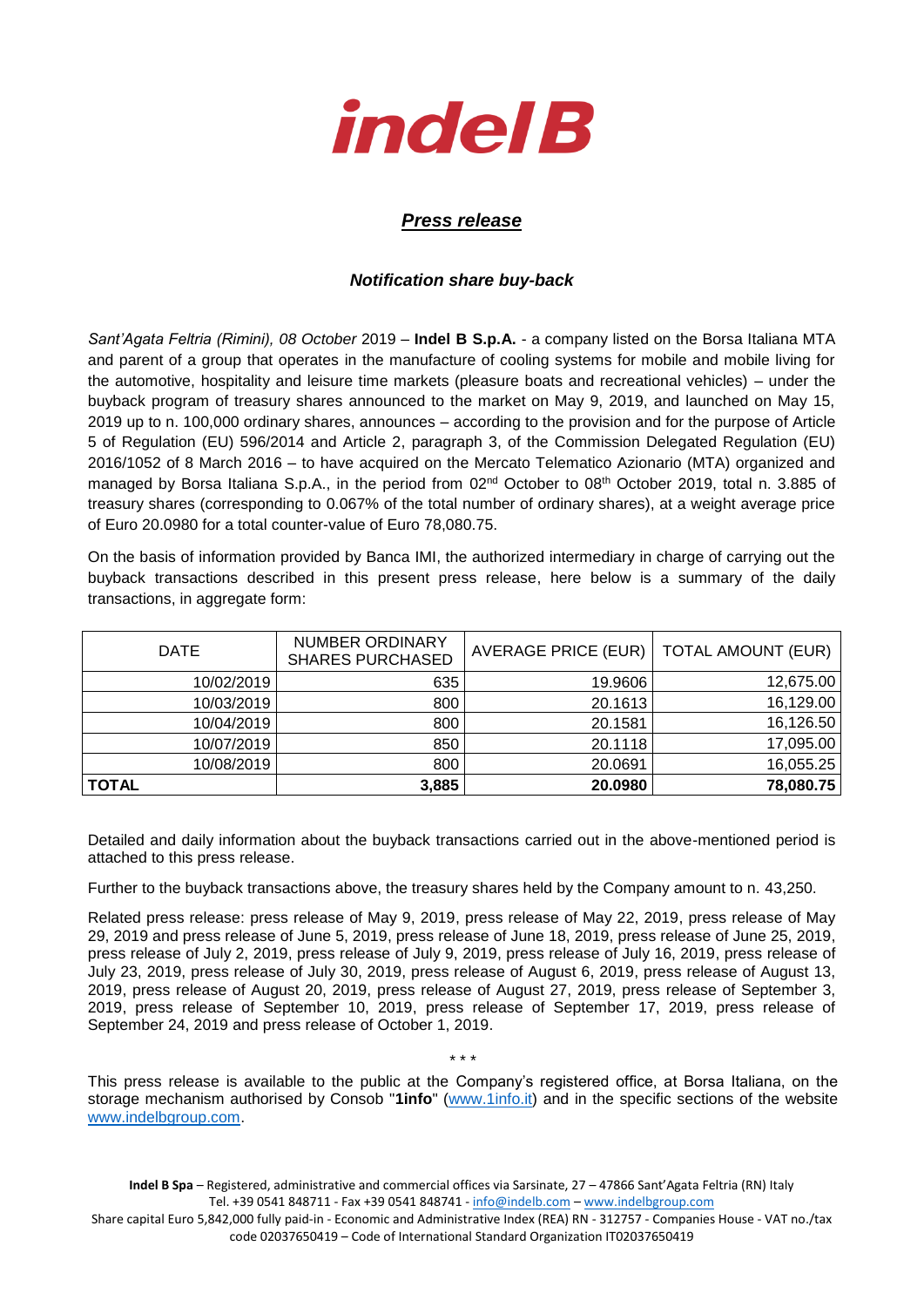*Indel B S.p.A. is a company listed on the MTA segment of the Italian stock exchange and is controlled by AMP.FIN S.r.l., in turn held entirely by the Berloni family. Indel B S.p.A. heads an important Group that operates worldwide and has been active for the last 50 years in the mobile cooling sector applicable to the Automotive, Leisure time and Hospitality cooling segments. The Group also operates in mobile climate control, with specific reference to the Automotive market, represented by commercial vehicles, minibuses, ambulances, agricultural and earth-moving machinery, and in the Cooling Appliances sector, which mainly comprises cellars for storing wine and small refrigerators for storing milk. The company has a market cap of approximately Euro 118 million.* 

## **Contact details**

| INDEL B                       | <b>POLYTEMS HIR</b>            | FAST-COM                       |
|-------------------------------|--------------------------------|--------------------------------|
| Controller & IR               | IR and Financial Disclosures   | <b>Media Relations</b>         |
| Consuelo Vagnini              | Bianca Fersini Mastelloni      | Paolo Santagostino             |
| +39 0541 848 855              | +39 06.69923324; +39 336742488 | +39 349 3856585                |
| consuelo. vagnini @indelb.com | b.fersini@polytemshir.it       | paolo.santagostino@fast-com.it |